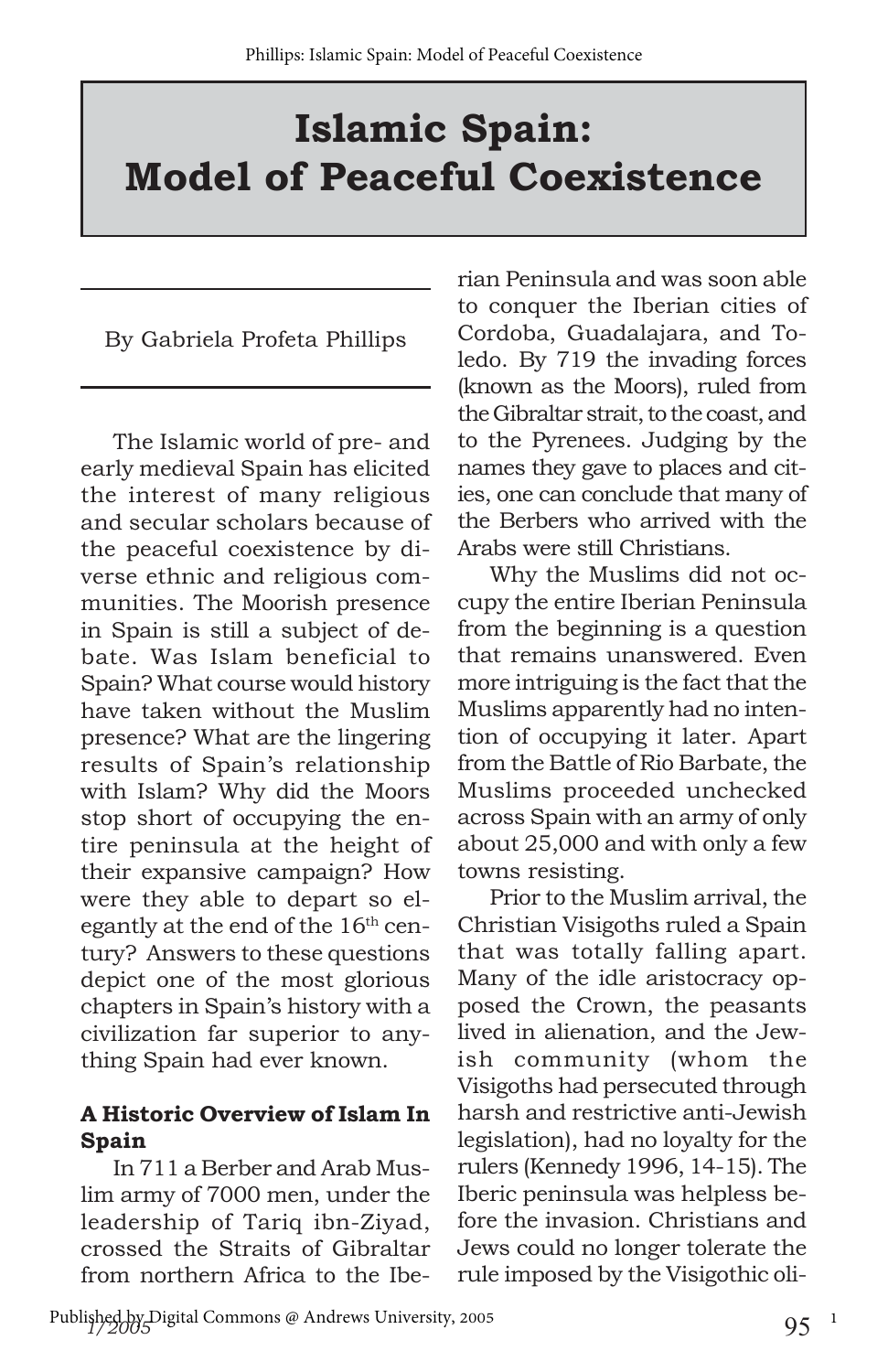garchy, so both groups welcomed the Arabs and Berbers as liberators. It is more appropriate to refer to the native people as accomplices rather than as conquered people.

"Part of the greatness of Moorish culture in Spain," says Burckhardt,

lay in the harmonious co-existence of the Muslim, Christian and Jewish communities under Arab rule. The tolerance shown by Islam both here and elsewhere appears to be in marked contradiction to the violence with which it extended its hold . . . It is all the more remarkable that once the fighting ceased the Muslims treated the Christians and Jews with a tolerance which on the whole neither the Christians nor the Jews displayed under their own jurisdiction (1972, 23).

Muslims began to focus their attention on what they called al-Andalus (southern Spain, Andalusia) and develop a civilization far superior to anything Spain had ever known. As Chejne describes it, "these processes of conquest and reconquest, lasting almost eight centuries, had enormous repercussions on the two contending societies, affecting attitudes, religious affiliations, language, customs—indeed a whole identity and way of life" (1983, 2).Under the Umayyad dinasty, al-Andalus flourished and reached its peak by 1031, but from then on, Islamic Spain gradually plunged into a state of division and chaos because of both internal and external enemies.

In 1031 the caliphate was officially abolished and regional leaders began to emerge as fully independent principalities. The collapse of centralized rule opened the door for Christian kingdoms to emerge, which forced the many Islamic independent kingdoms to pay tribute before finally conquering them.

The Arabs were forced to retreat bit by bit until by the thirteenth century, their once extensive domain was reduced to a few scattered kingdoms deep in the mountains of al-Andalus, where they not only survived but flourished for the next two hundred years. However, on January 2, 1492 Ferdinand and Isabella hoisted the banner of Christian Spain above the last Muslim kingdom. Boabdil, the last Moorish king rode weeping into exile with the bitter words from his aged mother, Ayxa, ringing in his ears, "You do well to weep as a woman over what you could not defend as a man (Irving 1991, 835)"

#### **Tolerance in a multiracial culture**

During the Islamic rule in Spain, Jews, Christian Ibero-Romans, Muslims Berbers, Almohads and Almoravids from North Africa, Arabs (Syrian warriors), slaves recruited from non Muslim Europe and eventually freed, mercenary Slavs, Muwalladun (Christian and Jewish converts to Islam), all coexisted together. "Foreigners were attracted to al-Andalus both by the permeability of its society and by its wealth, and Christians, among others, established themselves more or less easily in society there" (De Epalza 1992, 151). By 770 people of many races from North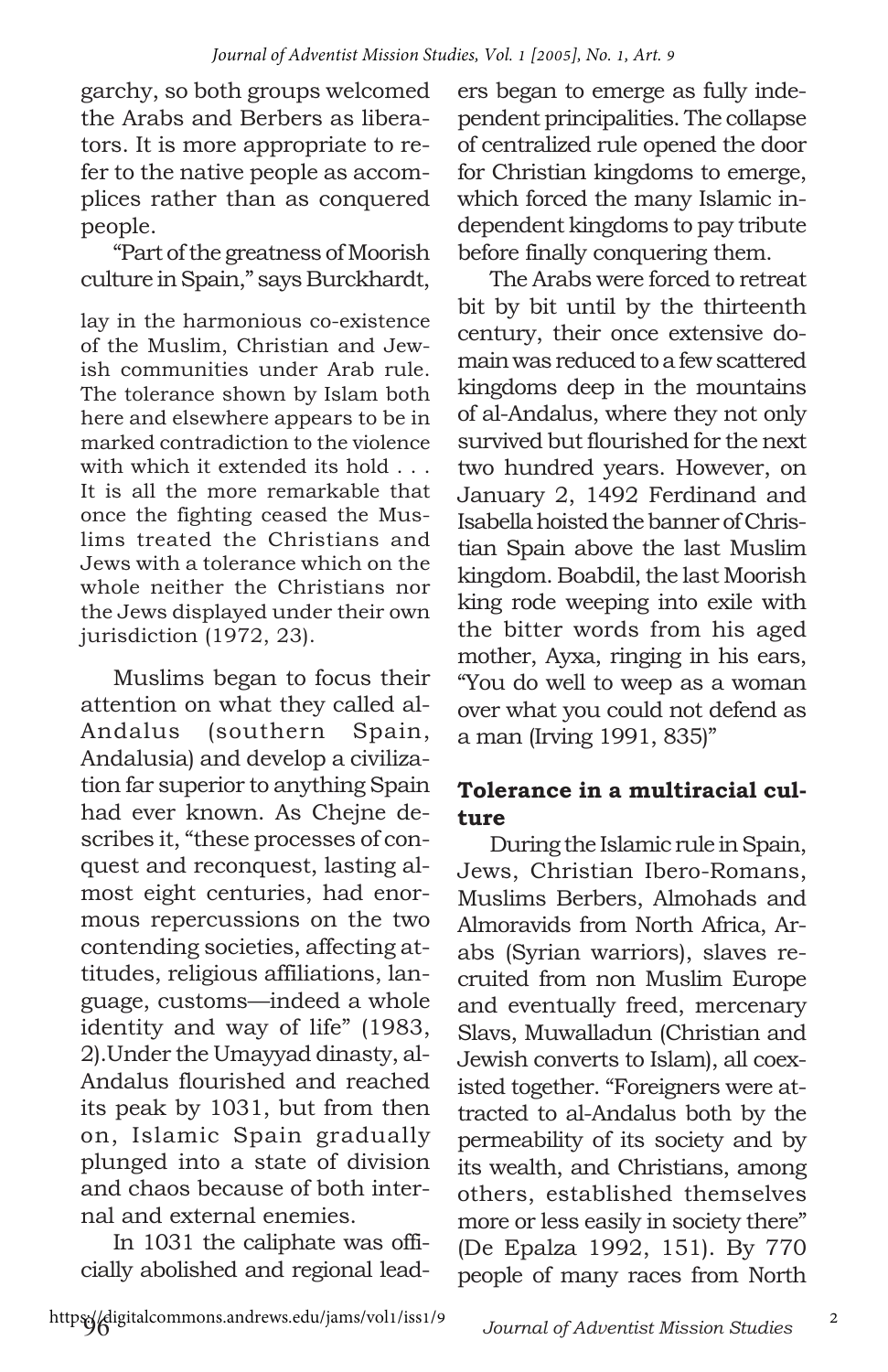Africa and Arab countries had emigrated to al-Andalus, and had intermarried with the various nationalities including the native population, resulting in a fairly heterogeneous country, and all within a few generations. This became the junction point where "Western Europe, the Byzantine Empire and the Islamic world formed an interdependent economic system" (Glick 1979, 21).

Reigning with wisdom and justice, Muslims treated Christians and Jews with tolerance and respect with the result that many embraced Islam (Jackson 1972, 32). Though scholars still do not agree how fast the Christian population converted to Islam, it is very likely that, as in other areas of the Islamic world, as many as two centuries passed before the majority of the population became Muslims. In Whishaw's words, "the Christian hierarchy, Christian worship, and Christian monasticism continued practically without interference for something like two hundred years after the Moslem conquest" (2002, 17).

Muslim Spain has been described as

high culture and political instability, characteristic of the Muslim states. The emirs patronized, with discriminating judgment, all aspects of the arts and of technology. They were tolerant and supple in relation to the large Mozarabic (Christian) and Jewish communities in their cities. They were sophisticated in their diplomatic and trade relations with Europe, Byzantium and North Africa . . . The emirs were far less prejudiced in religious and ethnic matters than are most of the rulers in the world today (Jackson 1972, 30-31).

The large community of Christians, like the sizeable minority of Jews, had been granted the same protected religious minority status (*dhimmi*) as Christian and Jews elsewhere in Islamic lands. As "People of the Book", they were allowed a substantial amount of autonomy (O'Callaghan 2003, 12). They were free to worship God and follow their own beliefs. "In accordance with Muslim tradition, the Christian and Jewish Communities retained their own organization under their own priests and rabbis. They had separate law courts for their family and business affairs. They controlled their own religious buildings and community schools. The special lumpsum taxes which were levied on all non-Muslims in lieu of military service were apportioned within the community and collected by their own officers (Jackson 1972, 25). The cultural prominence of Jews in the civilization of al-Andalus was accompanied by a surprising Jewish prominence in the political affairs of the land.

Under Abd-er Rahman II (Umayyad period), however, a change of attitude occured and persecution ensued, during which many Mozarab Christians were put to death for abusing the memory of Mohamed and conspiring against the government (Jackson 1972, 31). While the political rulers of al-Andalus never fully overcame the ethnic and re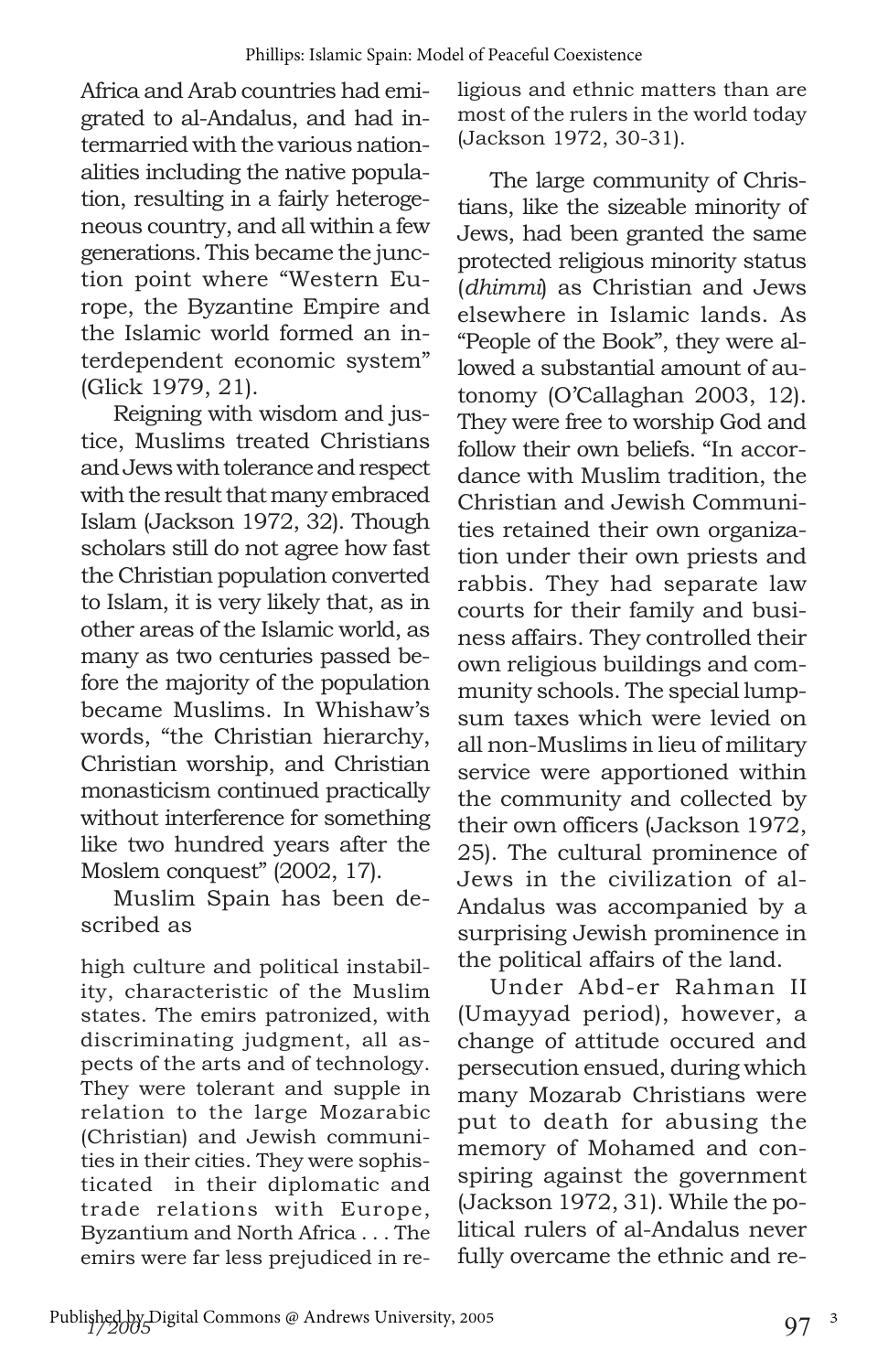ligious pluralism of the peninsula, the multiculturalism of Islamic Spain gave birth to a distinctive new culture that lived on in Spain even after Muslim rule ended, and is still present today not only in Spain but also in the Americas.

The Christian *Reconquest* of lower Andalusia took place quickly, because of the strong alliance between the Catholic kings and because the geography made it easy. After more than 700 years, al-Andalus ceased to exist as a political division. The treaty of Granada, ending Muslim rule, guaranteed religious tolerance to the remaining Muslim population. Among the treaty's sixty-seven articles, were laws concerning security, freedom to worship in mosques without being insulted, laws to protect civilian rights to travel, laws protecting the muezzins' authority to call to daily prayer, and laws guaranteeing that no Muslim would be molested during the month of fasting, or during the daily performance of devotional acts.

After the Treaty of Granada, the wealthy and learned Muslims chose to migrate to Muslim-ruled areas depriving their communities of natural leaders. Initially, the remaining Muslims lived within Spanish Christian Kingdoms under a set of regulations similar to regulations Christians had lived under during Islamic times. Muslims were allowed to continue practicing their own religion; they governed the internal affairs of their community on the basis of their Islamic law; they were forbidden to proselytize among

Christians, and were strongly encouraged to convert. Muslim men were forbidden to marry Christian women, though Christian men could marry Muslim women. Muslims were subject to burdensome taxes, and required to wear distinctive clothing to indicate their infidelity. Tailors were not allowed to make garments nor silver-smiths jewels according to their Moorish style; their purification baths were prohibited, and all births were to be monitored by Christian midwives to ensure that no Muslim rites were performed. Disarmament was to be enforced by a rigid inspection. In 1502 an edict by Ferdinand and Isabella officially pronounced Islam illegal in Spain and its continued practice was a criminal activity.

In the early sixteenth century, however, after having expelled the very large Jewish population from the peninsula, the Spanish kings forcedly converted the large remaining Muslim population to Christianity (Moriscos), though the great majority converted only in name.

Though Muslims were highly productive and skillful they became troublesome because of their unwillingness to completely assimilate and soon were expelled from Spain. Some 275,000 moors quit Spain, carrying their property, scientific knowledge and arts with them to the detriment of Spain.

Describing the contrast between Europe and Muslim Spain at its peak, Scott (1977) writes:

 Yet there were knowledge and learning everywhere, except in Catholic Europe. At a time when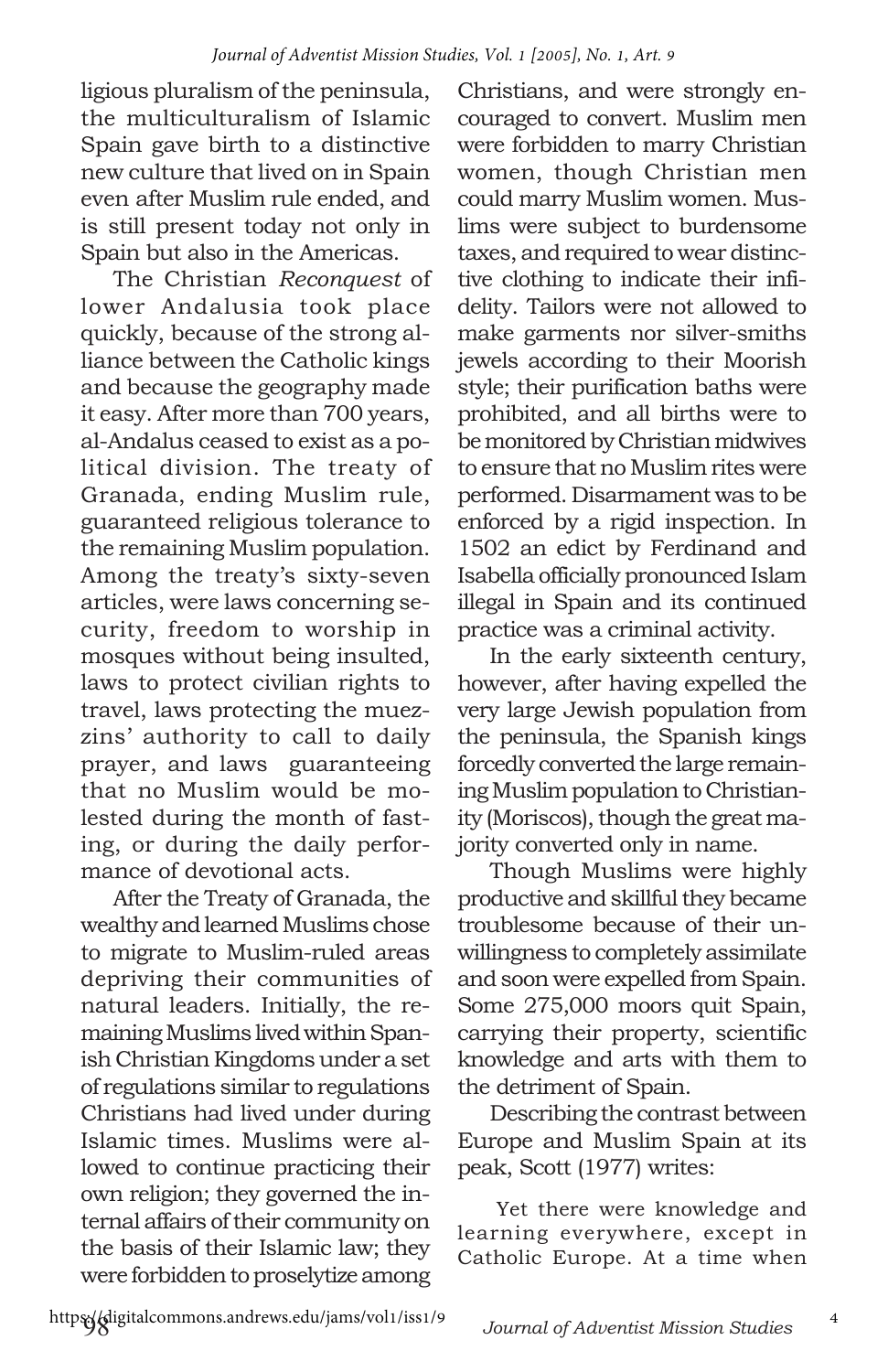even kings could not read or write, a Moorish king had a private library of six hundred thousand books. At the time when ninety-nine percent of the Christian people were wholly illiterate, the Moorish city of Cordoba had eight hundred public schools, and there was not a village within the limits of the empire where the blessing of education could not be enjoyed by the children of the most indigent peasant, . . . and it was difficult to encounter even a Moorish peasant who could not read and write.

To make the contrast even more vivid, Thomson adds:

 Europe was darkened at sunset, Cordova shone with public lamps; Europe was dirty, Cordova built a thousand baths; Europe was covered with vermin, Cordova changed its undergarments daily; Europe lay in mud, Cordova's streets were paved; Europe's palaces had smokeholes in the ceiling, Cordova's arabesques were exquisite; Europe nobility could not sign its name, Cordova's children went to school; Europe's monks could not read the baptismal service, Cordoba's teachers created a library of Alexandrian dimensions (1931, 164).

Caliph Al- Hakam II (961-976) founded a library of hundreds of thousands of volumes. During the conversion campaign, however, Cardenal Ximenes burned in public bonfires over 1,005,000 volumes, including unique works of Moorish culture.

### **Legacy**

The Arabs suddenly appeared in Spain to fill her with their activity and genius. They endowed her with glamour, building an edifice of light which sent its rays into Europe and inspired it with the passion for study, freedom and respect. Art, science, philosophy, trade, industry and agriculture were possible framed in the Islamic principles of freedom and respect for the values and religious beliefs of the non-Muslim people groups.

Lane-Poole insightfully concludes:

 For nearly eight centuries, . . . Spain set to all Europe a shining example of a civilized and enlightened state. Her fertile provinces rendered doubly prolific, by the industrious engineering skill of her conquerors, bore fruit an hundredfold. Cities innumerable sprang up in the rich valleys in the Guadelquivir and the Guadiana. . . Art, literature and science prospered as they prospered nowhere in Europe . . . with Granada fell all Spain's greatness. For a brief while, indeed, the reflection of the Moorish splendor cast a borrowed light upon the history of the land which it had once warmed with its sunny radiance. The Great epoch of Isabella, Charles V and Phillip II, of Columbus, Cortez and Pizarro, shed a last halo about the dying monuments of mighty State. Then followed the abomination of dissolution, the rule of Inquisition and the blackness of darkness in which Spain has been plunged since ever. In the land where science was once supreme, the Spanish doctors became noted for nothing but their ignorance and incapacity . . . the arts of Toledo and Almeria faded into insignificance . . . The land, deprived of the skillful irrigation of the Moors, grew impoverished and neglected; the richest and most fertile valleys languished and were deserted; most of the populous cities which had filled every dis